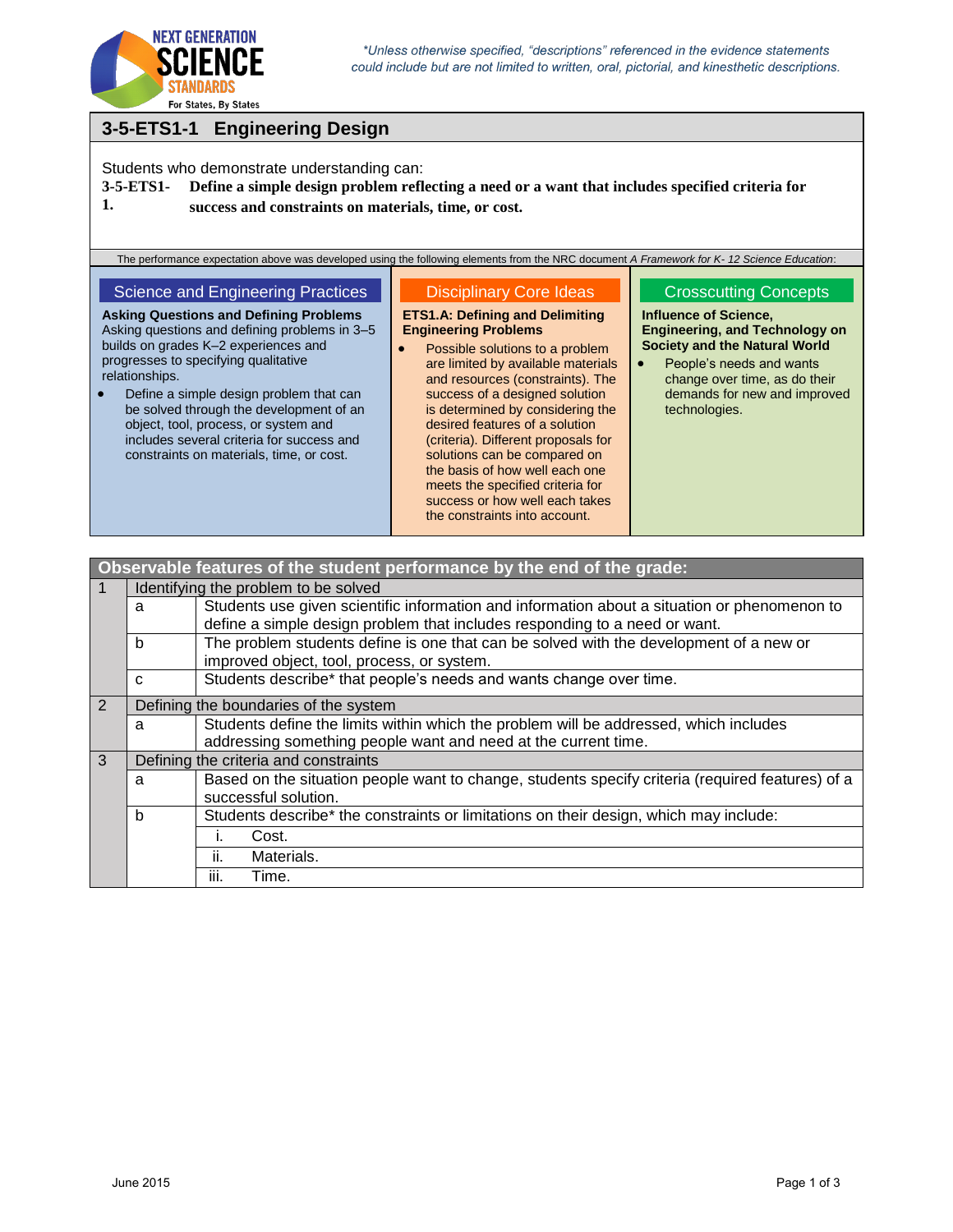## **3-5-ETS1-2 Engineering Design**

Students who demonstrate understanding can:

**3-5-ETS1- 2. Generate and compare multiple possible solutions to a problem based on how well each is likely to meet the criteria and constraints of the problem.**

The performance expectation above was developed using the following elements from the NRC document *A Framework for K- 12 Science Education*:

#### Science and Engineering Practices **Constructing Explanations and Designing Solutions** Constructing explanations and designing solutions in 3–5 builds on K–2 experiences and progresses to the use of evidence in constructing explanations that specify variables that describe and predict phenomena and in designing multiple solutions to design problems. **•** Generate and compare multiple solutions to a problem based on how well they meet the criteria and constraints of the design problem. Disciplinary Core Ideas **ETS1.B: Developing Possible Solutions** Research on a problem should be carried out before beginning to design a solution. Testing a solution involves investigating how well it performs under a range of likely conditions. At whatever stage, communicating with peers about proposed solutions is an important part of the design process, and shared ideas can Crosscutting Concepts **Influence of Science, Engineering, and Technology on Society and the Natural World Engineers improve existing** technologies or develop new ones to increase their benefits, decrease known risks, and meet societal demands.

lead to improved designs.

#### **Observable features of the student performance by the end of the grade:** 1 Using scientific knowledge to generate design solutions a Students use grade-appropriate information from research about a given problem, including the causes and effects of the problem and relevant scientific information. b Students generate at least two possible solutions to the problem based on scientific information and understanding of the problem.  $c$  Students specify how each design solution solves the problem. d | Students share ideas and findings with others about design solutions to generate a variety of possible solutions. e Students describe\* the necessary steps for designing a solution to a problem, including conducting research and communicating with others throughout the design process to improve the design [note: emphasis is on what is necessary for designing solutions, not on a step-wise process]. 2 Describing\* criteria and constraints, including quantification when appropriate a | Students describe\*: i. The given criteria (required features) and constraints (limits) for the solutions, including increasing benefits, decreasing risks/costs, and meeting societal demands as appropriate. ii. How the criteria and constraints will be used to generate and test the design solutions. 3 Evaluating potential solutions a | Students test each solution under a range of likely conditions and gather data to determine how well the solutions meet the criteria and constraints of the problem. b Students use the collected data to compare solutions based on how well each solution meets the criteria and constraints of the problem.